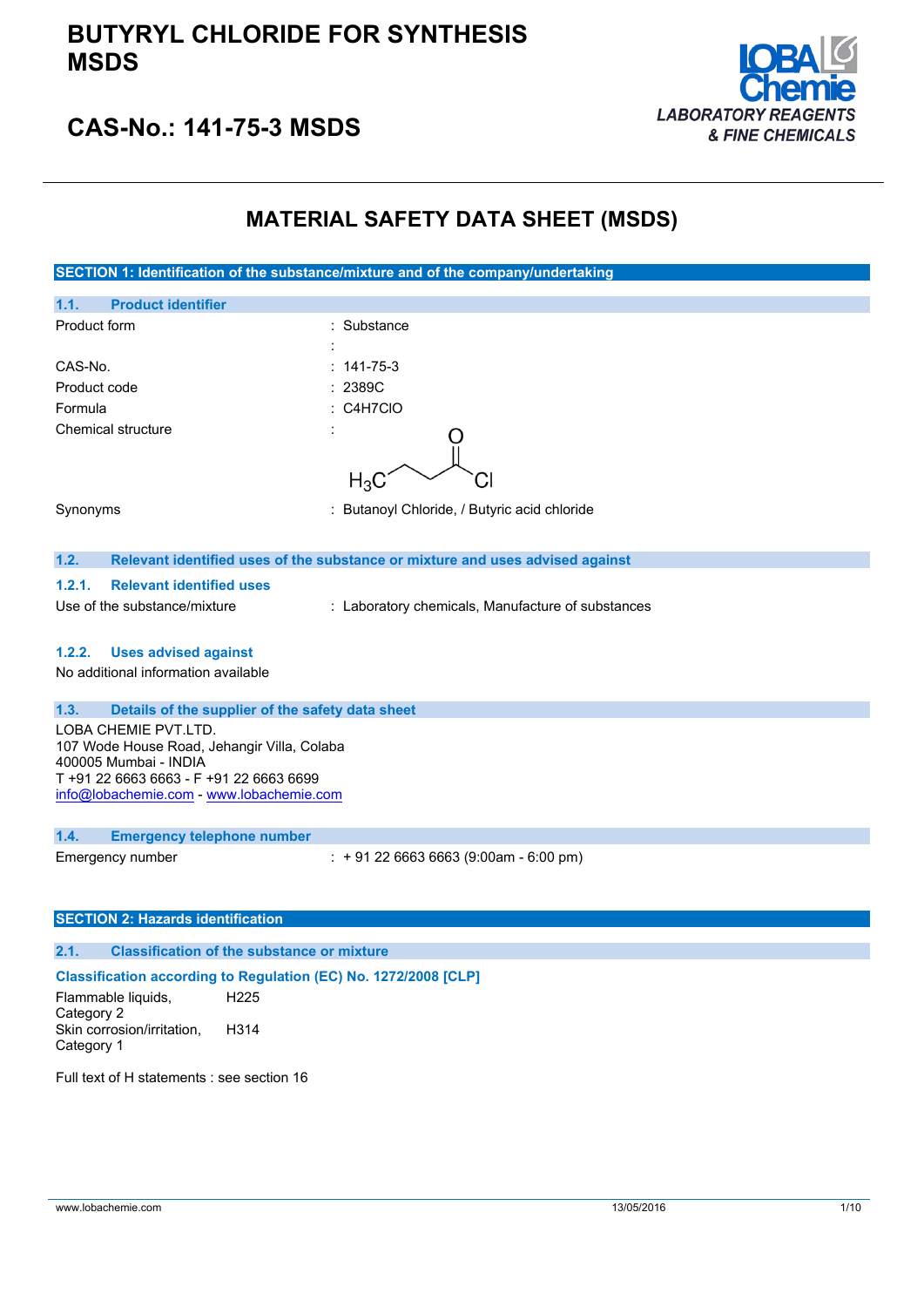Safety Data Sheet

**Classification according to Directive 67/548/EEC [DSD] or 1999/45/EC [DPD]** Not classified

**Adverse physicochemical, human health and environmental effects** No additional information available

| 2.2.<br><b>Label elements</b>                              |                                                                                                                                                                                                                                                                                                                                                                                                 |
|------------------------------------------------------------|-------------------------------------------------------------------------------------------------------------------------------------------------------------------------------------------------------------------------------------------------------------------------------------------------------------------------------------------------------------------------------------------------|
| Labelling according to Regulation (EC) No. 1272/2008 [CLP] |                                                                                                                                                                                                                                                                                                                                                                                                 |
| Hazard pictograms (CLP)                                    |                                                                                                                                                                                                                                                                                                                                                                                                 |
|                                                            | GHS02<br>GHS05                                                                                                                                                                                                                                                                                                                                                                                  |
| Signal word (CLP)                                          | : Danger                                                                                                                                                                                                                                                                                                                                                                                        |
| Hazard statements (CLP)                                    | : H225 - Highly flammable liquid and vapour.<br>H314 - Causes severe skin burns and eye damage.                                                                                                                                                                                                                                                                                                 |
| Precautionary statements (CLP)                             | : P210 - Keep away from heat, hot surfaces, sparks, open flames and other ignition<br>sources. No smoking.<br>P280 - Wear protective gloves, protective clothing, eye protection, face protection.<br>P305+P351+P338 - IF IN EYES: Rinse cautiously with water for several minutes.<br>Remove contact lenses, if present and easy to do. Continue rinsing.<br>P310 - Immediately call a doctor. |

#### **2.3. Other hazards**

No additional information available

### **SECTION 3: Composition/information on ingredients**

### **3.1. Substances**

| <b>Name</b>                         | <b>Product identifier</b>   | $\%$ |
|-------------------------------------|-----------------------------|------|
| L CHLORIDE FOR SYNTHESIS<br>BUTYRYL | $141 - 75 - 3$<br>,CAS-No.) | 100  |

Full text of R- and H-statements: see section 16

#### **3.2. Mixtures**

Not applicable

| <b>SECTION 4: First aid measures</b>             |                                                                                                                                                         |      |
|--------------------------------------------------|---------------------------------------------------------------------------------------------------------------------------------------------------------|------|
|                                                  |                                                                                                                                                         |      |
| 4.1.<br><b>Description of first aid measures</b> |                                                                                                                                                         |      |
| First-aid measures after inhalation              | : Assure fresh air breathing. If breathing is difficult, remove victim to fresh air and keep<br>at rest in a position comfortable for breathing.        |      |
| First-aid measures after skin contact            | : Wash with plenty of water/ Get immediate medical advice/attention.                                                                                    |      |
| First-aid measures after eye contact             | : Rinse cautiously with water for several minutes. Remove contact lenses, if present<br>and easy to do. Continue rinsing. Get medical advice/attention. |      |
| First-aid measures after ingestion               | : Rinse mouth. Do not induce vomiting. Get medical advice/attention.                                                                                    |      |
| www.lobachemie.com                               | 13/05/2016                                                                                                                                              | 2/10 |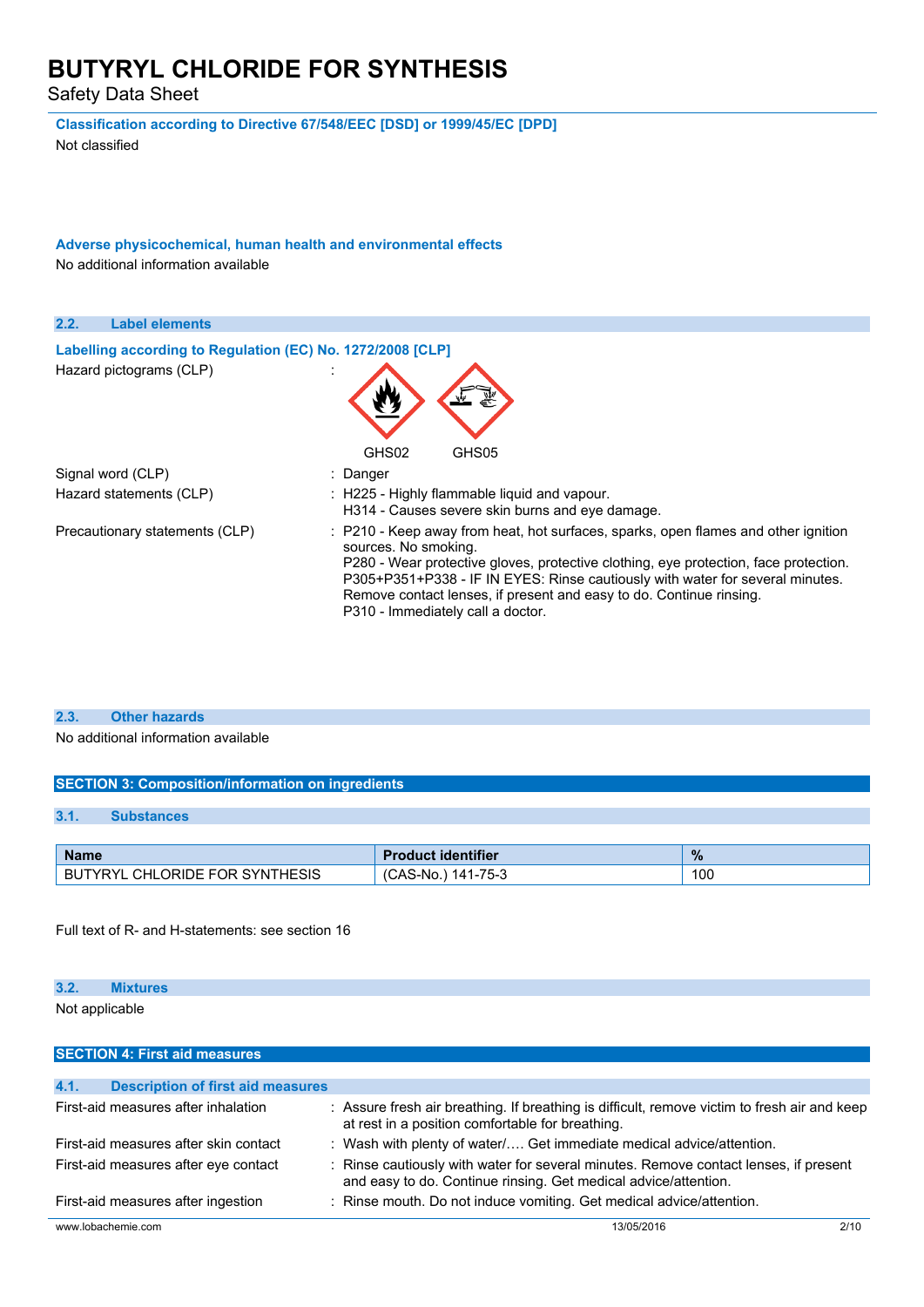Safety Data Sheet

| Most important symptoms and effects, both acute and delayed<br>4.2.         |                                                                                                  |
|-----------------------------------------------------------------------------|--------------------------------------------------------------------------------------------------|
| Symptoms/effects                                                            | : Causes severe skin burns and eye damage.                                                       |
|                                                                             |                                                                                                  |
| 4.3.                                                                        | Indication of any immediate medical attention and special treatment needed                       |
| Treat symptomatically.                                                      |                                                                                                  |
| <b>SECTION 5: Firefighting measures</b>                                     |                                                                                                  |
| 5.1.<br><b>Extinguishing media</b>                                          |                                                                                                  |
| Suitable extinguishing media                                                | : Carbon dioxide. Dry powder. Foam. Water spray.                                                 |
| Unsuitable extinguishing media                                              | : Do not use a heavy water stream.                                                               |
|                                                                             |                                                                                                  |
| Special hazards arising from the substance or mixture<br>5.2.               |                                                                                                  |
| Fire hazard                                                                 | : Flammable liquid and vapour.                                                                   |
| Explosion hazard                                                            | : May form flammable/explosive vapour-air mixture.                                               |
|                                                                             |                                                                                                  |
| 5.3.<br><b>Advice for firefighters</b>                                      |                                                                                                  |
| Protection during firefighting                                              | Do not enter fire area without proper protective equipment, including respiratory<br>protection. |
|                                                                             |                                                                                                  |
| <b>SECTION 6: Accidental release measures</b>                               |                                                                                                  |
| 6.1.                                                                        | Personal precautions, protective equipment and emergency procedures                              |
| General measures                                                            | : Remove ignition sources. No open flames. No smoking. Use special care to avoid                 |
|                                                                             | static electric charges.                                                                         |
| 6.1.1.<br>For non-emergency personnel                                       |                                                                                                  |
| <b>Emergency procedures</b>                                                 | : Evacuate unnecessary personnel.                                                                |
|                                                                             |                                                                                                  |
| For emergency responders<br>6.1.2.                                          |                                                                                                  |
| Protective equipment                                                        | : Use personal protective equipment as required.                                                 |
| <b>Emergency procedures</b>                                                 | : Ventilate area.                                                                                |
| 6.2.<br><b>Environmental precautions</b>                                    |                                                                                                  |
| Avoid release to the environment.                                           |                                                                                                  |
|                                                                             |                                                                                                  |
| 6.3.<br>Methods and material for containment and cleaning up                |                                                                                                  |
| Methods for cleaning up                                                     | : On land, sweep or shovel into suitable containers. Collect spillage.                           |
|                                                                             |                                                                                                  |
| <b>Reference to other sections</b><br>6.4.                                  |                                                                                                  |
| No additional information available                                         |                                                                                                  |
| <b>SECTION 7: Handling and storage</b>                                      |                                                                                                  |
| 7.1.<br><b>Precautions for safe handling</b>                                |                                                                                                  |
| Precautions for safe handling                                               | : Keep away from sources of ignition - No smoking. Provide good ventilation in                   |
|                                                                             | process area to prevent formation of vapour.                                                     |
| Hygiene measures                                                            | : Wash hands and other exposed areas with mild soap and water before eating,                     |
|                                                                             | drinking or smoking and when leaving work.                                                       |
| 7.2.<br><b>Conditions for safe storage, including any incompatibilities</b> |                                                                                                  |
| Storage conditions                                                          | : Keep container tightly closed. Keep in fireproof place. Store in a well-ventilated             |
|                                                                             | place.                                                                                           |
| Incompatible materials                                                      | : Heat sources.                                                                                  |
|                                                                             |                                                                                                  |
| 7.3.<br><b>Specific end use(s)</b>                                          |                                                                                                  |
| No additional information available                                         |                                                                                                  |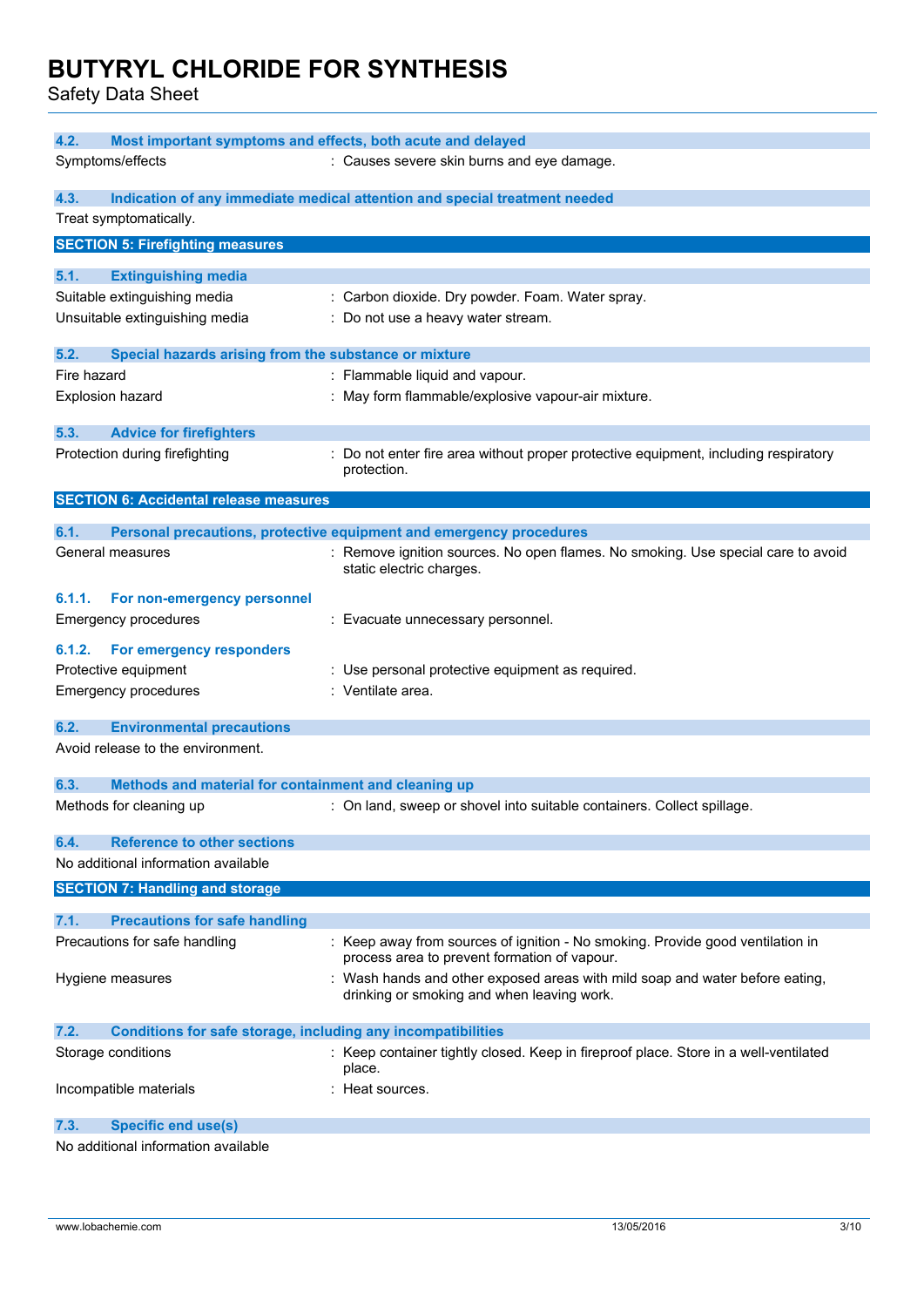Safety Data Sheet

**SECTION 8: Exposure controls/personal protection**

### **8.1. Control parameters**

**8.2. Exposure controls**

No additional information available

| Hand protection                                               | : Protective gloves                                                |
|---------------------------------------------------------------|--------------------------------------------------------------------|
| Eye protection                                                | Chemical goggles or safety glasses                                 |
| Skin and body protection                                      | : Wear suitable protective clothing                                |
| Respiratory protection                                        | : [In case of inadequate ventilation] wear respiratory protection. |
| <b>SECTION 9: Physical and chemical properties</b>            |                                                                    |
| 9.1.<br>Information on basic physical and chemical properties |                                                                    |
| Physical state                                                | : Liquid                                                           |
| Molecular mass                                                | : 106.55 g/mol                                                     |
| Colour                                                        | Colourless to Light yellow.                                        |
| Odour                                                         | No data available                                                  |
| Odour threshold                                               | No data available                                                  |
| pH                                                            | : No data available                                                |
| Relative evaporation rate (butylacetate=1)                    | : No data available                                                |
| Melting point                                                 | $: -89 °C$                                                         |
| Freezing point                                                | : No data available                                                |
| Boiling point                                                 | : $\geq$ 102 °C                                                    |
| Flash point                                                   | : $18 °C$                                                          |
| Auto-ignition temperature                                     | : No data available                                                |
| Decomposition temperature                                     | : No data available                                                |
| Flammability (solid, gas)                                     | No data available                                                  |
| Vapour pressure                                               | 52 hPa                                                             |
| Relative vapour density at 20 °C                              | : 3.68                                                             |
| Relative density                                              | : No data available                                                |
| Density                                                       | : $1.026$ g/cm <sup>3</sup> at $25^{\circ}$ C                      |
| Solubility                                                    | No data available                                                  |
| Log Pow                                                       | : No data available                                                |
| Viscosity, kinematic                                          | : No data available                                                |
| Viscosity, dynamic                                            | : No data available                                                |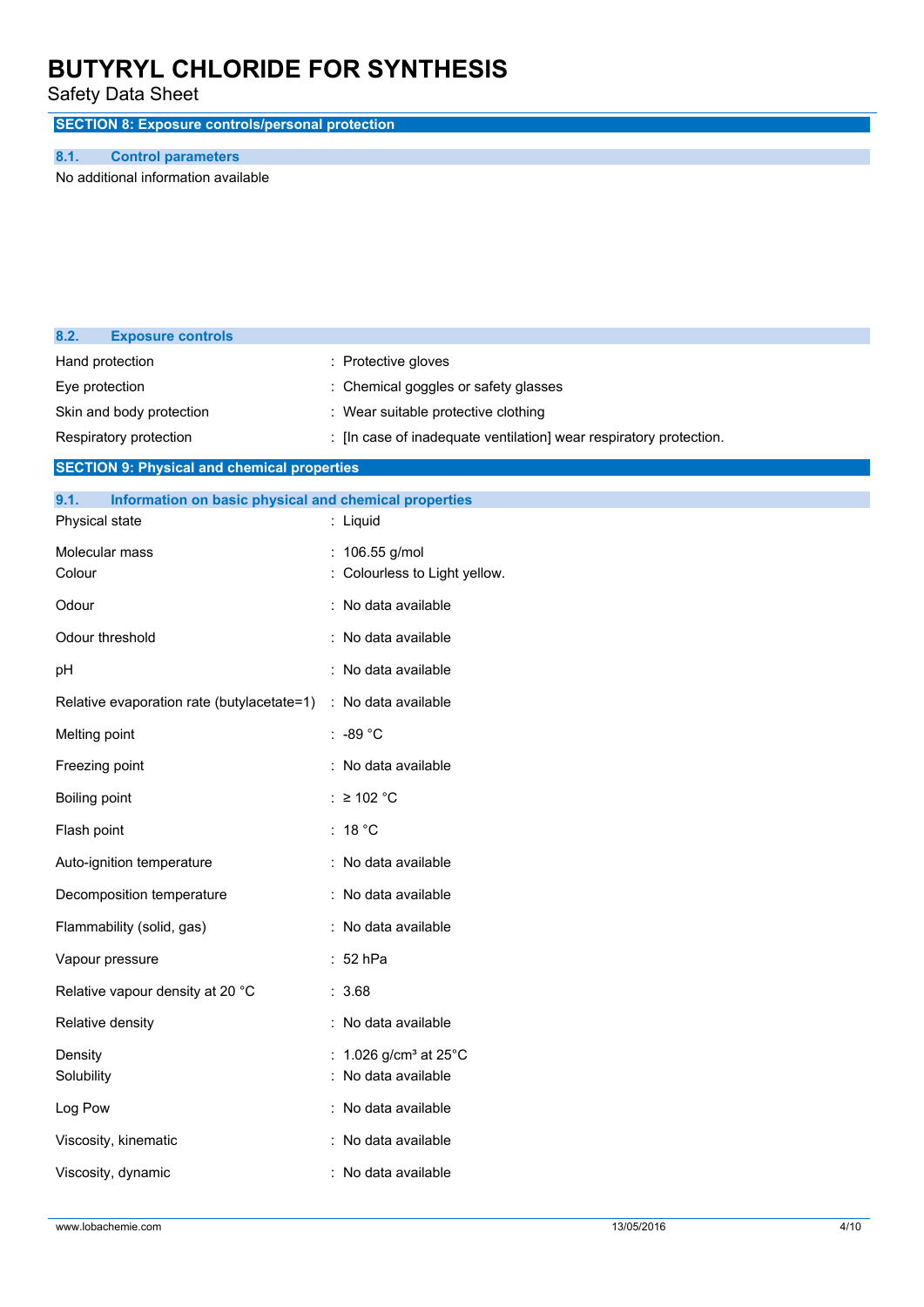### Safety Data Sheet

| sarety Data Sheet                                    |                                          |
|------------------------------------------------------|------------------------------------------|
| <b>Explosive properties</b>                          | : No data available                      |
| Oxidising properties                                 | : No data available                      |
| <b>Explosive limits</b>                              | $: 7.3 - 2.5$ vol %                      |
| <b>Other information</b><br>9.2.                     |                                          |
| No additional information available                  |                                          |
| <b>SECTION 10: Stability and reactivity</b>          |                                          |
| 10.1.<br><b>Reactivity</b>                           |                                          |
| No additional information available                  |                                          |
| 10.2.<br><b>Chemical stability</b>                   |                                          |
| Stable under normal conditions.                      |                                          |
| 10.3.<br><b>Possibility of hazardous reactions</b>   |                                          |
| No additional information available                  |                                          |
| <b>Conditions to avoid</b><br>10.4.                  |                                          |
| Heat. Sparks. Open flame.                            |                                          |
| <b>Incompatible materials</b><br>10.5.               |                                          |
| Oxidizing agent.                                     |                                          |
| 10.6.<br><b>Hazardous decomposition products</b>     |                                          |
| No additional information available                  |                                          |
| <b>SECTION 11: Toxicological information</b>         |                                          |
| 11.1.<br><b>Information on toxicological effects</b> |                                          |
| Acute toxicity                                       | : Not classified                         |
| Skin corrosion/irritation                            | Causes severe skin burns and eye damage. |
| Serious eye damage/irritation                        | Serious eye damage, category 1, implicit |
| Respiratory or skin sensitisation                    | Not classified<br>÷                      |
| Germ cell mutagenicity                               | Not classified<br>÷                      |
| Carcinogenicity                                      | : Not classified                         |
| Reproductive toxicity                                | Not classified<br>÷                      |
| STOT-single exposure                                 | Not classified                           |
| STOT-repeated exposure                               | : Not classified                         |
| Aspiration hazard                                    | : Not classified                         |

| <b>SECTION 12: Ecological information</b> |            |      |
|-------------------------------------------|------------|------|
|                                           |            |      |
| 12.1.<br><b>Toxicity</b>                  |            |      |
| No additional information available       |            |      |
| www.lobachemie.com                        | 13/05/2016 | 5/10 |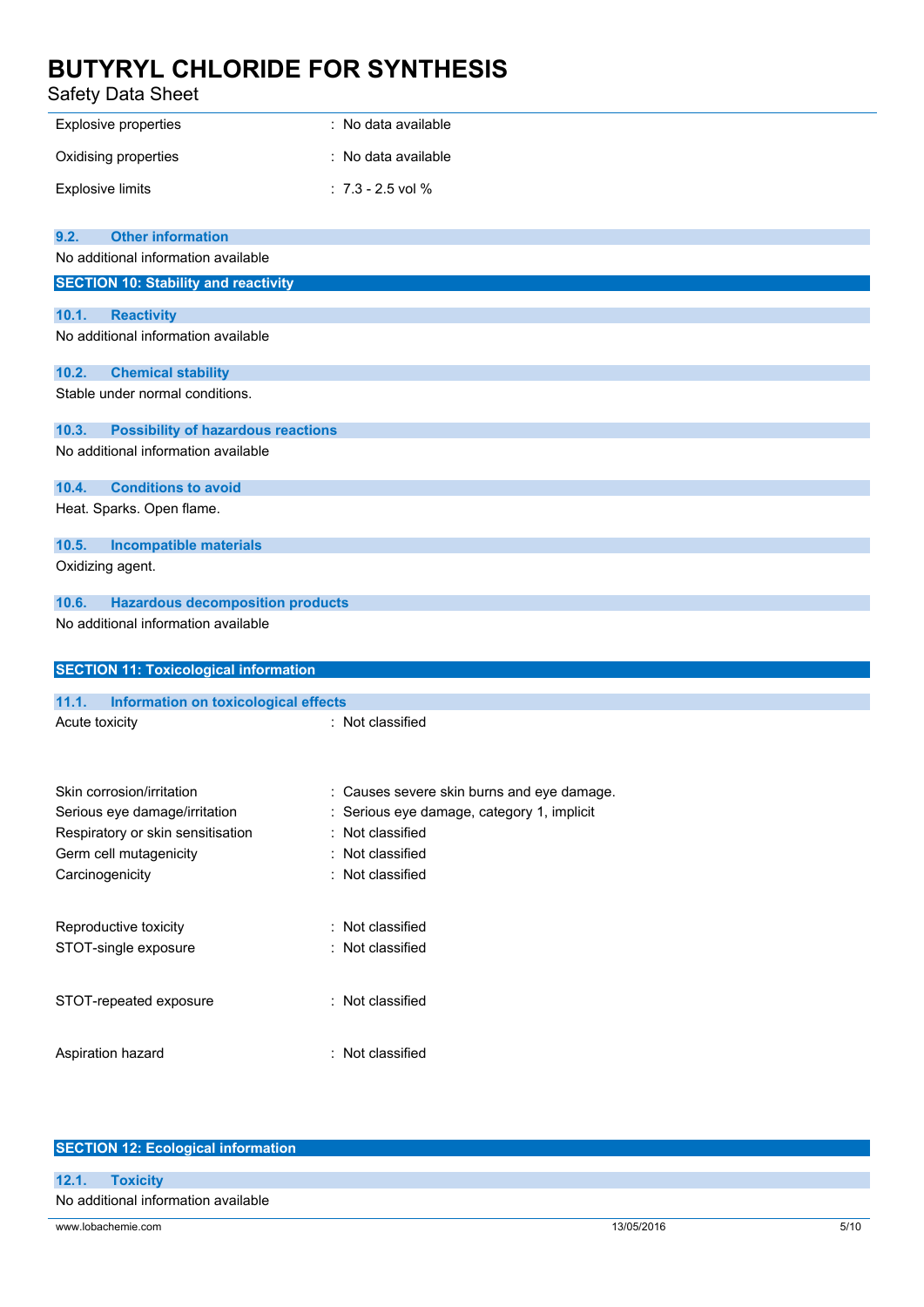Safety Data Sheet

| 12.2.<br><b>Persistence and degradability</b>      |                                              |
|----------------------------------------------------|----------------------------------------------|
| No additional information available                |                                              |
|                                                    |                                              |
|                                                    |                                              |
| 12.3.<br><b>Bioaccumulative potential</b>          |                                              |
| No additional information available                |                                              |
|                                                    |                                              |
| 12.4.<br><b>Mobility in soil</b>                   |                                              |
| No additional information available                |                                              |
|                                                    |                                              |
|                                                    |                                              |
| <b>Results of PBT and vPvB assessment</b><br>12.5. |                                              |
| No additional information available                |                                              |
|                                                    |                                              |
|                                                    |                                              |
| <b>Other adverse effects</b><br>12.6.              |                                              |
| No additional information available                |                                              |
| <b>SECTION 13: Disposal considerations</b>         |                                              |
| 13.1.<br><b>Waste treatment methods</b>            |                                              |
| No additional information available                |                                              |
|                                                    |                                              |
| <b>SECTION 14: Transport information</b>           |                                              |
| In accordance with ADR / RID / IMDG / IATA / ADN   |                                              |
|                                                    |                                              |
|                                                    |                                              |
| 14.1.<br><b>UN number</b>                          |                                              |
| UN-No. (ADR)                                       | :2353                                        |
| UN-No. (IMDG)                                      | : 2353                                       |
| UN-No. (IATA)                                      | : 2353                                       |
| UN-No. (ADN)                                       | : 2353                                       |
| UN-No. (RID)                                       | : 2353                                       |
|                                                    |                                              |
| 14.2.<br><b>UN proper shipping name</b>            |                                              |
| Proper Shipping Name (ADR)                         | : BUTYRYL CHLORIDE                           |
| Proper Shipping Name (IMDG)                        | <b>BUTYRYL CHLORIDE</b>                      |
| Proper Shipping Name (IATA)                        | : Butyryl chloride                           |
| Proper Shipping Name (ADN)                         | : BUTYRYL CHLORIDE                           |
| Proper Shipping Name (RID)                         | : BUTYRYL CHLORIDE                           |
| Transport document description (ADR)               | : UN 2353 BUTYRYL CHLORIDE, 3 (8), II, (D/E) |
| Transport document description (IMDG)              | : UN 2353 BUTYRYL CHLORIDE, 3 (8), II        |
| Transport document description (IATA)              | : UN 2353 Butyryl chloride, 3 (8), II        |
| Transport document description (ADN)               | : UN 2353 BUTYRYL CHLORIDE, 3 (8), II        |
| Transport document description (RID)               | : UN 2353 BUTYRYL CHLORIDE, 3 (8), II        |
|                                                    |                                              |
| 14.3.<br><b>Transport hazard class(es)</b>         |                                              |
| <b>ADR</b>                                         |                                              |
| Transport hazard class(es) (ADR)                   | : 3(8)                                       |
| Danger labels (ADR)                                | : 3, 8                                       |
|                                                    |                                              |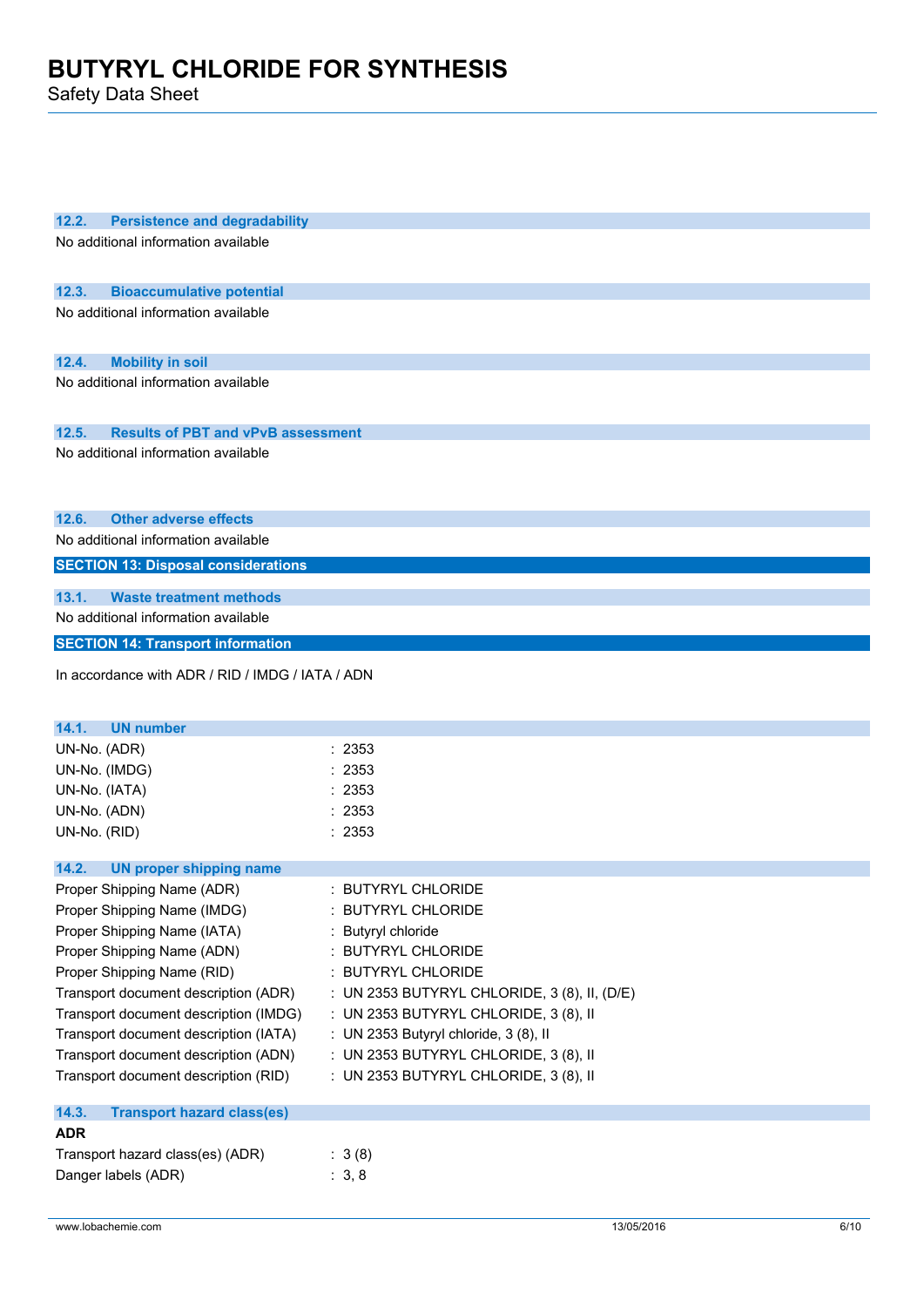Safety Data Sheet



### **IMDG**

Transport hazard class(es) (IMDG) : 3 (8) Danger labels (IMDG) : 3, 8



 $: 3 (8)$  $: 3, 8$ 

:

| <b>IATA</b>                       |  |
|-----------------------------------|--|
| Transport hazard class(es) (IATA) |  |
| Hazard labels (IATA)              |  |



Transport hazard class(es) (ADN) : 3 (8) Danger labels (ADN) : 3, 8



### **RID**

Transport hazard class(es) (RID) : 3 (8) Danger labels (RID) : 3, 8



| <b>Packing group</b><br>14.4.         |                                          |
|---------------------------------------|------------------------------------------|
| Packing group (ADR)                   | ÷Ш                                       |
| Packing group (IMDG)                  | ÷Ш                                       |
| Packing group (IATA)                  | ÷Ш                                       |
| Packing group (ADN)                   | ÷Ш                                       |
| Packing group (RID)                   | ÷Ш                                       |
|                                       |                                          |
| <b>Environmental hazards</b><br>14.5. |                                          |
| Dangerous for the environment         | : No                                     |
| Marine pollutant                      | : No                                     |
| Other information                     | : No supplementary information available |
|                                       |                                          |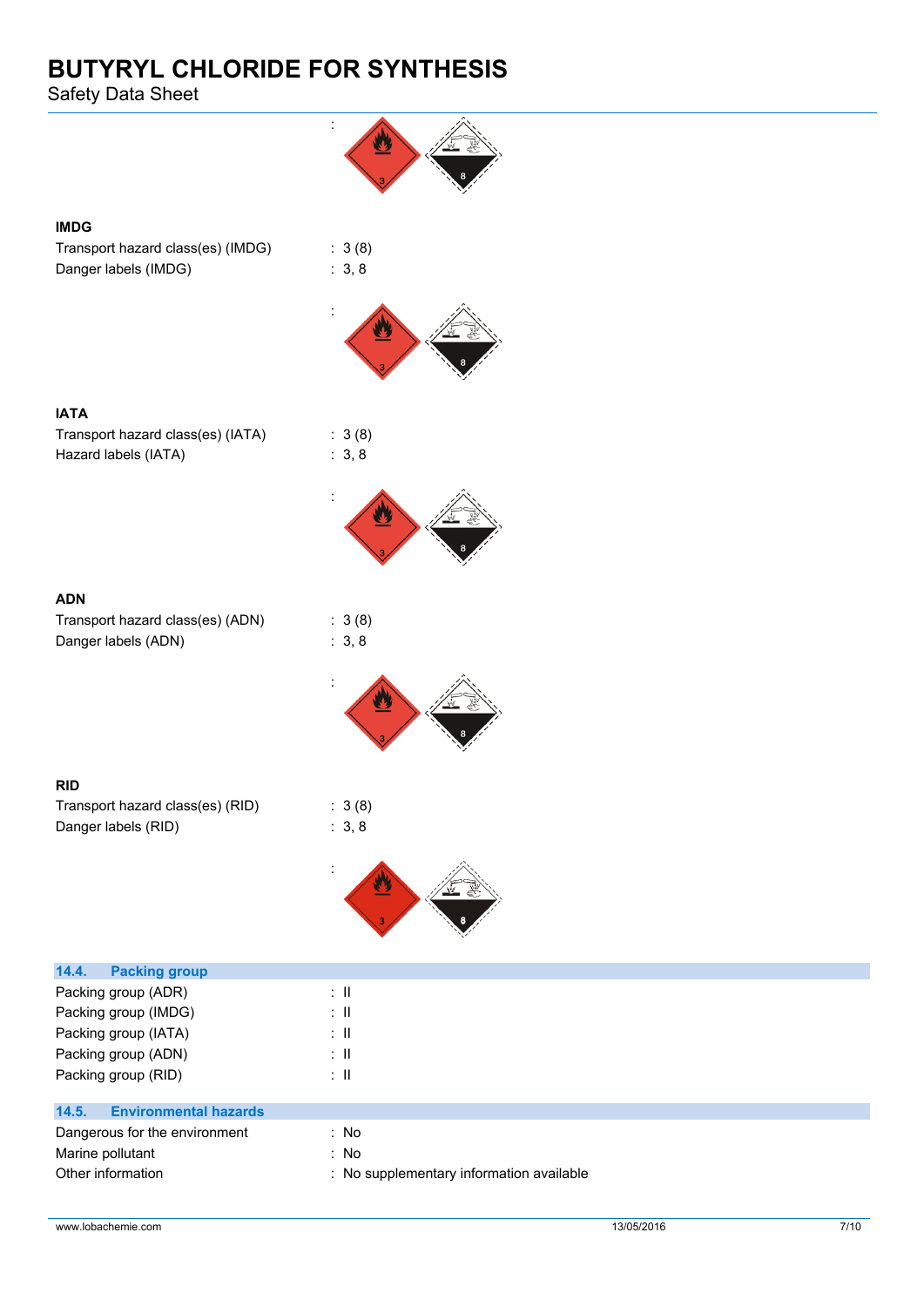Safety Data Sheet

#### **14.6. Special precautions for user**

#### **- Overland transport**

| Classification code (ADR)                                      | :FC                                                                                                                                                                                                                                                                       |
|----------------------------------------------------------------|---------------------------------------------------------------------------------------------------------------------------------------------------------------------------------------------------------------------------------------------------------------------------|
| Limited quantities (ADR)                                       | : 11                                                                                                                                                                                                                                                                      |
| Excepted quantities (ADR)                                      | E2                                                                                                                                                                                                                                                                        |
| Packing instructions (ADR)                                     | : P001, IBC02                                                                                                                                                                                                                                                             |
| Mixed packing provisions (ADR)                                 | : MP19                                                                                                                                                                                                                                                                    |
| Portable tank and bulk container<br>instructions (ADR)         | : T8                                                                                                                                                                                                                                                                      |
| Portable tank and bulk container special<br>provisions (ADR)   | :TP2                                                                                                                                                                                                                                                                      |
| Tank code (ADR)                                                | : LABH                                                                                                                                                                                                                                                                    |
| Vehicle for tank carriage                                      | $:$ FL                                                                                                                                                                                                                                                                    |
| Transport category (ADR)                                       | : 2                                                                                                                                                                                                                                                                       |
| Special provisions for carriage - Operation : S2, S20<br>(ADR) |                                                                                                                                                                                                                                                                           |
| Hazard identification number (Kemler No.)                      | $\therefore$ 338                                                                                                                                                                                                                                                          |
| Orange plates                                                  | 338<br>2353                                                                                                                                                                                                                                                               |
| Tunnel restriction code (ADR)                                  | : D/E                                                                                                                                                                                                                                                                     |
| EAC code                                                       | $: \cdot$ 3WE                                                                                                                                                                                                                                                             |
| APP code                                                       | : A(f)                                                                                                                                                                                                                                                                    |
| - Transport by sea                                             |                                                                                                                                                                                                                                                                           |
| Packing instructions (IMDG)                                    | : P001                                                                                                                                                                                                                                                                    |
| IBC packing instructions (IMDG)                                | $\therefore$ IBC02                                                                                                                                                                                                                                                        |
| IBC special provisions (IMDG)                                  | : B20                                                                                                                                                                                                                                                                     |
| Tank instructions (IMDG)                                       | : T8                                                                                                                                                                                                                                                                      |
| Tank special provisions (IMDG)                                 | : TP2, TP13                                                                                                                                                                                                                                                               |
| EmS-No. (Fire)                                                 | $:$ F-E                                                                                                                                                                                                                                                                   |
| EmS-No. (Spillage)                                             | $: S-C$                                                                                                                                                                                                                                                                   |
| Stowage category (IMDG)                                        | $\therefore$ C                                                                                                                                                                                                                                                            |
| Stowage and handling (IMDG)                                    | $:$ SW2                                                                                                                                                                                                                                                                   |
| Properties and observations (IMDG)                             | : Colourless liquid with a pungent odour. Reacts with water, evolving hydrogen<br>chloride, an irritating and corrosive gas apparent as white fumes. In the presence of<br>moisture, highly corrosive to most metals. Causes burns to skin, eyes and mucous<br>membranes. |
| - Air transport                                                |                                                                                                                                                                                                                                                                           |
| PCA Excepted quantities (IATA)                                 | : E2                                                                                                                                                                                                                                                                      |
| PCA Limited quantities (IATA)                                  | : Y340                                                                                                                                                                                                                                                                    |
| PCA limited quantity max net quantity<br>(IATA)                | : 0.5L                                                                                                                                                                                                                                                                    |
| PCA packing instructions (IATA)                                | : 352                                                                                                                                                                                                                                                                     |
| PCA max net quantity (IATA)                                    | : 1L                                                                                                                                                                                                                                                                      |
| CAO packing instructions (IATA)                                | : 363                                                                                                                                                                                                                                                                     |
| CAO max net quantity (IATA)                                    | : 5L                                                                                                                                                                                                                                                                      |

### ERG code (IATA) : 3C

| - Inland waterway transport |          |
|-----------------------------|----------|
| Classification code (ADN)   | : FC     |
| Limited quantities (ADN)    | : 11     |
| Excepted quantities (ADN)   | $E^2$ F2 |
|                             |          |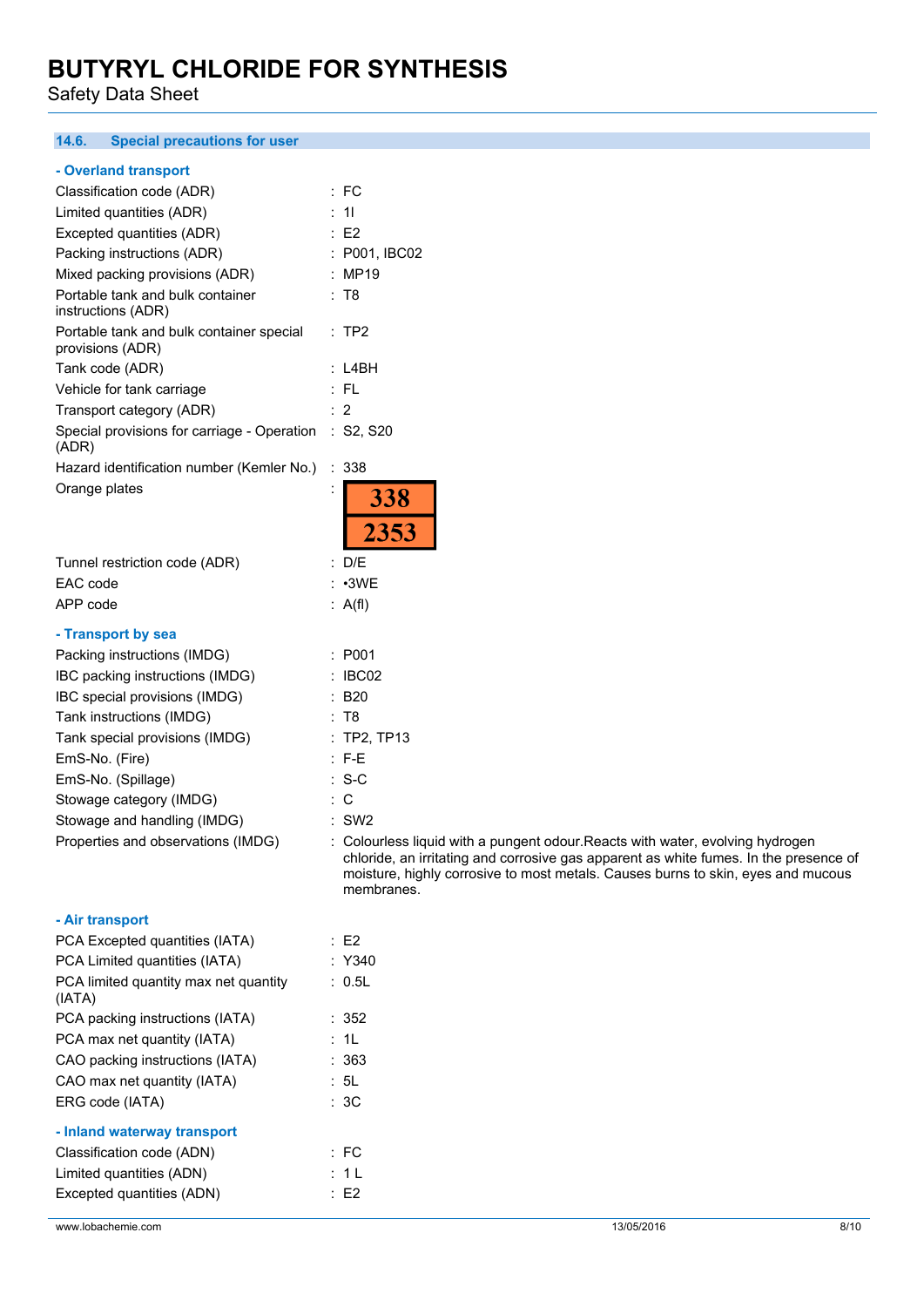Safety Data Sheet

| Equipment required (ADN)                                     | : PP, EP, EX, A |
|--------------------------------------------------------------|-----------------|
| Ventilation (ADN)                                            | : VE01          |
| Number of blue cones/lights (ADN)                            | :1              |
| - Rail transport                                             |                 |
| Classification code (RID)                                    | $E$ FC          |
| Limited quantities (RID)                                     | : 1L            |
| Excepted quantities (RID)                                    | :E2             |
| Packing instructions (RID)                                   | : P001, IBC02   |
| Mixed packing provisions (RID)                               | : MP19          |
| Portable tank and bulk container<br>instructions (RID)       | : T8            |
| Portable tank and bulk container special<br>provisions (RID) | : TP2           |
| Tank codes for RID tanks (RID)                               | : L4BH          |
| Transport category (RID)                                     | $\therefore$ 2  |
| Colis express (express parcels) (RID)                        | CE7             |
| Hazard identification number (RID)                           | : 338           |
|                                                              |                 |

**14.7. Transport in bulk according to Annex II of MARPOL 73/78 and the IBC Code**

Not applicable

**SECTION 15: Regulatory information**

**15.1. Safety, health and environmental regulations/legislation specific for the substance or mixture**

**15.1.1. EU-Regulations**

No REACH Annex XVII restrictions

BUTYRYL CHLORIDE FOR SYNTHESIS is not on the REACH Candidate List BUTYRYL CHLORIDE FOR SYNTHESIS is not on the REACH Annex XIV List

### **15.1.2. National regulations**

**Germany**

| Reference to AwSV                                                                       | : Water hazard class (WGK) 1, low hazard to water (Classification according to AwSV;<br>ID No. 9079) |
|-----------------------------------------------------------------------------------------|------------------------------------------------------------------------------------------------------|
| 12th Ordinance Implementing the Federal<br>Immission Control Act - 12. BlmSchV          | : Is not subject of the 12. BlmSchV (Hazardous Incident Ordinance)                                   |
| <b>Netherlands</b>                                                                      |                                                                                                      |
| SZW-lijst van kankerverwekkende stoffen                                                 | : The substance is not listed                                                                        |
| SZW-lijst van mutagene stoffen                                                          | : The substance is not listed                                                                        |
| NIET-limitatieve lijst van voor de<br>voortplanting giftige stoffen - Borstvoeding      | : The substance is not listed                                                                        |
| NIET-limitatieve lijst van voor de<br>voortplanting giftige stoffen -<br>Vruchtbaarheid | : The substance is not listed                                                                        |
| NIET-limitatieve lijst van voor de<br>voortplanting giftige stoffen - Ontwikkeling      | : The substance is not listed                                                                        |